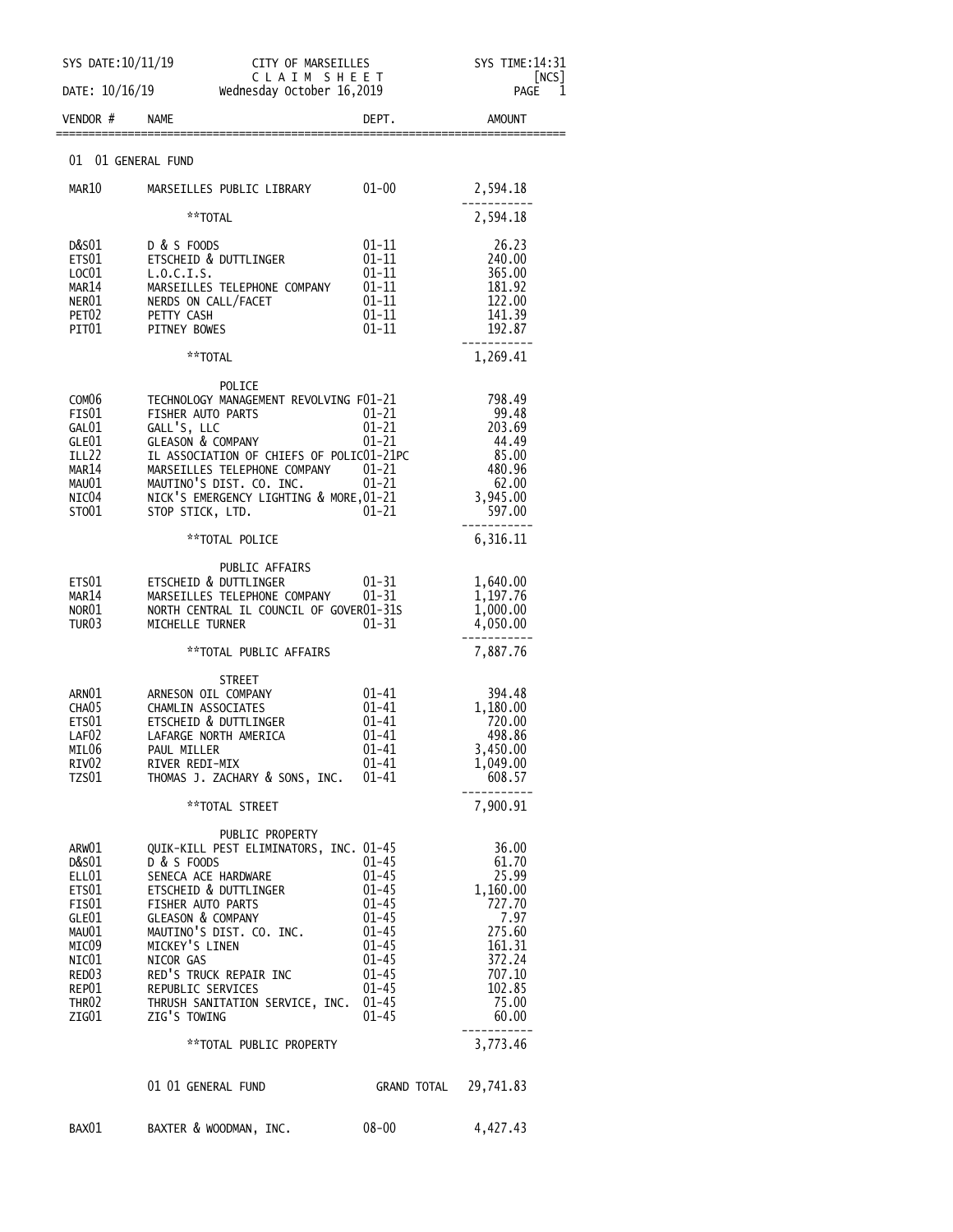| SYS DATE: 10/11/19      | DATE: 10/16/19 Wednesday October 16,2019                                              | ---- ог микъEILLES<br>С L A I M  S H E E T<br>sday October 16,2019 |                             |
|-------------------------|---------------------------------------------------------------------------------------|--------------------------------------------------------------------|-----------------------------|
| VENDOR # NAME           |                                                                                       | DEPT.                                                              | <b>AMOUNT</b>               |
|                         | 08 08 COMMUNITY IMPROVEMENTS                                                          |                                                                    |                             |
| DCON1                   | D CONSTRUCTION, INC                                                                   | $08 - 00$                                                          | 56,762.13                   |
|                         | **TOTAL                                                                               |                                                                    | 61, 189.56                  |
|                         | 08 08 COMMUNITY IMPROVEMENTS GRAND TOTAL 61,189.56                                    |                                                                    |                             |
| LAB01                   | LABOR LOCAL 393                                                                       | $10 - 00$                                                          | 500.00                      |
|                         | **TOTAL                                                                               |                                                                    | 500.00                      |
|                         | 10 10 DRUG & DUI ENFORCEMENT GRAND TOTAL                                              |                                                                    | 500.00                      |
| MAR10                   | MARSEILLES PUBLIC LIBRARY 14-00                                                       |                                                                    | 496.44                      |
|                         | **TOTAL                                                                               |                                                                    | 496.44                      |
|                         | 14    14    SOCIAL SECURITY                                                           | GRAND TOTAL 496.44                                                 |                             |
| NIC $01$<br>THR02       | NICOR GAS<br>THRUSH SANITATION SERVICE, INC. 17-00                                    | 17-00                                                              | 65.92<br>150.00             |
|                         | **TOTAL                                                                               |                                                                    | 215.92                      |
|                         | 17 17 RECREATION FUND                                                                 | GRAND TOTAL                                                        | 215.92                      |
| ELL01<br>ETS01<br>LAS07 | SENECA ACE HARDWARE<br>ETSCHEID & DUTTLINGER<br>LASALLE COUNTY TREASURER OFFICE 22-00 | 22-00<br>22-00                                                     | 30.11<br>1,770.00<br>577.04 |
|                         | **TOTAL                                                                               |                                                                    | 2,377.15                    |
|                         | 22 22 TIF I                                                                           | GRAND TOTAL 2,377.15                                               |                             |
| WAT06                   | WATER WELL SOLUTION IL DIVISION, 23-00                                                |                                                                    | 5,275.00                    |
|                         | **TOTAL                                                                               |                                                                    | 5,275.00                    |
|                         | 23 23 TIF II                                                                          | <b>GRAND TOTAL</b>                                                 | 5,275.00                    |
| ETS01                   | ETSCHEID & DUTTLINGER                                                                 | $25 - 00$                                                          | 200.00                      |
|                         | **TOTAL                                                                               |                                                                    | 200.00                      |
|                         | 25 25 TIF IV                                                                          | GRAND TOTAL                                                        | 200.00                      |
| MAR10                   | MARSEILLES PUBLIC LIBRARY                                                             | 29-00                                                              | 28,629.48                   |
|                         | **TOTAL                                                                               |                                                                    | 28,629.48                   |
|                         | 29 29 LIBRARY FUND                                                                    | GRAND TOTAL 28,629.48                                              |                             |
| ADV04                   | ADVANCED ASPHALT CORP                                                                 | $30 - 00$                                                          | 177,726.38                  |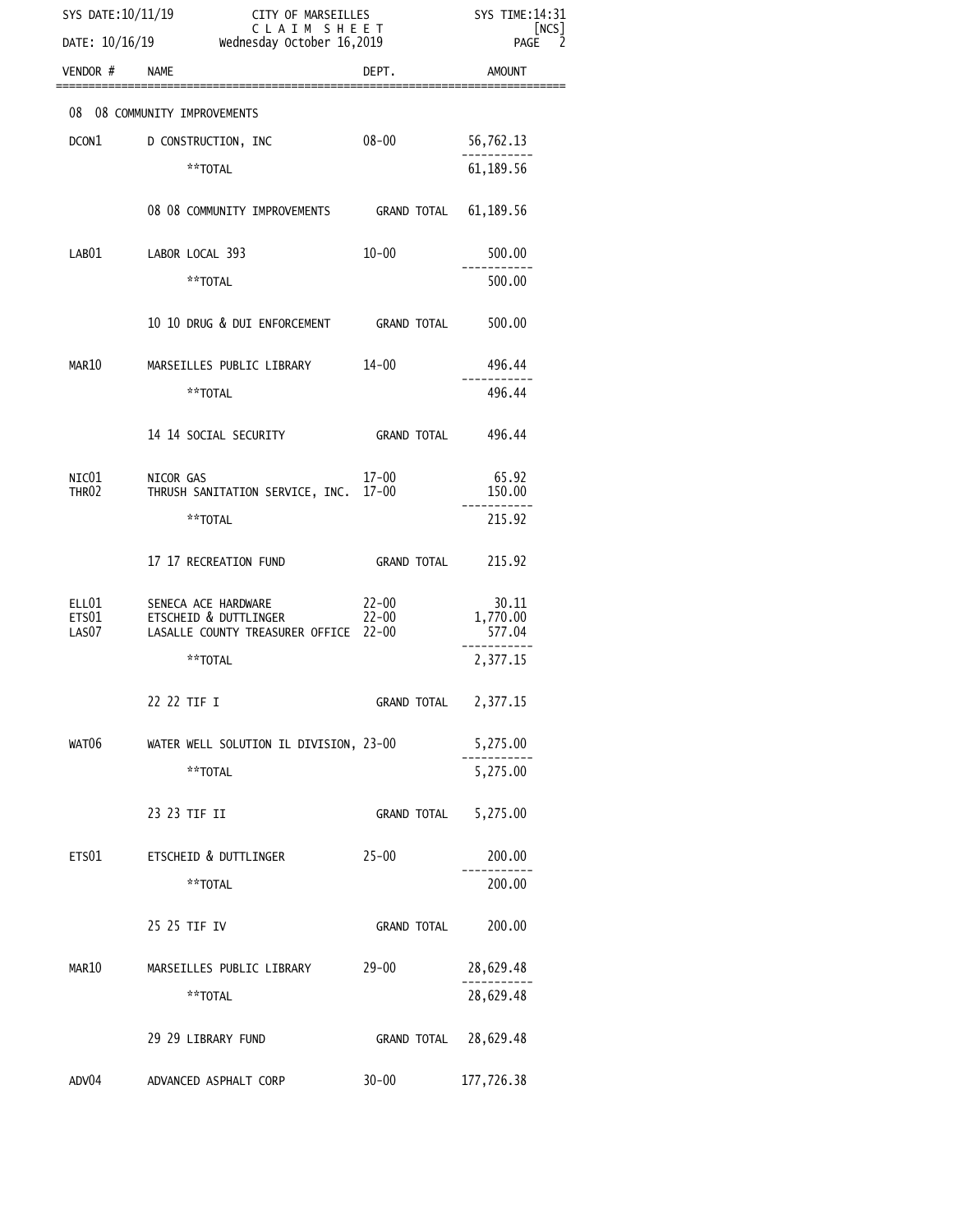| SYS DATE:10/11/19<br>CITY OF MARSEILLES                    |                                                           |                                        | SYS TIME: 14:31                  |
|------------------------------------------------------------|-----------------------------------------------------------|----------------------------------------|----------------------------------|
| CLAIM SHEET<br>DATE: 10/16/19<br>Wednesday October 16,2019 |                                                           | [NCS]<br>$\overline{3}$<br><b>PAGE</b> |                                  |
| VENDOR #                                                   | <b>NAME</b>                                               | DEPT.                                  | AMOUNT                           |
| 30                                                         | 30 STREETS/CAPITAL IMPROVEMENTS                           |                                        |                                  |
| RENO <sub>5</sub>                                          | RENWICK & ASSOCIATES, INC. 30-00                          |                                        | 20,014.00                        |
|                                                            | **TOTAL                                                   |                                        | 197,740.38                       |
|                                                            |                                                           |                                        |                                  |
|                                                            | 30 30 STREETS/CAPITAL IMPROVEMENTS GRAND TOTAL 197,740.38 |                                        |                                  |
| ADV04                                                      | ADVANCED ASPHALT CORP                                     | 50-00                                  | 13, 194.00                       |
| ETS01<br>LAF02                                             | ETSCHEID & DUTTLINGER<br>LAFARGE NORTH AMERICA            | 50-00<br>$50 - 00$                     | 4,606.00<br>$503.26$<br>1,360.00 |
| RENO <sub>5</sub>                                          | RENWICK & ASSOCIATES, INC.                                | 50-00                                  |                                  |
|                                                            | **TOTAL                                                   |                                        | 19,663.26                        |
|                                                            | 50 50 STORMWATER MANAGEMENT FUND GRAND TOTAL              |                                        | 19,663.26                        |
| CAL <sub>05</sub>                                          | CALLAWAY SATELLITE SYSTEMS, INC 51-00                     |                                        | 1,049.00                         |
| ELL01<br>ETS01                                             | SENECA ACE HARDWARE<br>ETSCHEID & DUTTLINGER              | $51 - 00$<br>$51 - 00$                 | 12.77<br>160.00                  |
| FIC <sub>02</sub>                                          | FICEK ELECTRIC & COMM. INC. 51-00                         |                                        | 325.00                           |
| FIS01<br>GLE01                                             | FISHER AUTO PARTS<br><b>GLEASON &amp; COMPANY</b>         | $51 - 00$<br>$51 - 00$                 | 314.64<br>$\frac{14.64}{90.36}$  |
| LOC01                                                      | L.0.C.I.S.                                                | $51 - 00$                              |                                  |
| MAR <sub>14</sub><br>NER01                                 | MARSEILLES TELEPHONE COMPANY<br>NERDS ON CALL/FACET       | $51 - 00$<br>$51 - 00$                 | 93.84<br>122.00                  |
| NIC01                                                      | NICOR GAS                                                 | 51-00                                  | $\frac{1}{30.73}$                |
| OSF <sub>03</sub><br>PET <sub>02</sub>                     | OSF OCCUPATIONAL HEALTH<br>PETTY CASH                     | $51 - 00$<br>$51 - 00$                 | 152.00<br>80.08                  |
| POS <sub>02</sub>                                          | <b>POSTMASTER</b>                                         | $51 - 00$                              | 750.00                           |
| SHAW3<br>TES01                                             | SHAW MEDIA<br>T.E.S.T.                                    | 51-00<br>$51 - 00$                     | 794.28<br>319.00                 |
| USA01                                                      | USA BLUE BOOK                                             | 51-00                                  | 974.20                           |
| WAT01                                                      | WATER PRODUCTS COMPANY                                    | 51–00                                  | 695.65                           |
|                                                            | **TOTAL                                                   |                                        | 6,213.55                         |
| TES01<br>THR <sub>02</sub>                                 | T.E.S.T.<br>THRUSH SANITATION SERVICE, INC. 51-10         | $51 - 10$                              | 36.00<br>75.00                   |
|                                                            | **TOTAL                                                   |                                        | 111.00                           |
|                                                            | 51 51 WATER FUND                                          | GRAND TOTAL 6,324.55                   |                                  |
| ASC01                                                      | ASCO SERVICES, INC                                        | 52-00                                  | 673.00                           |
| BAX01<br>CLE02                                             | BAXTER & WOODMAN, INC.<br>CLEVELAND COTTON PRODUCTS       | $52 - 00$<br>$52 - 00$                 | 90.00<br>331.49                  |
| D&S01                                                      | D & S FOODS                                               | $52 - 00$                              | 37.67                            |
| ELL01<br>ETS01                                             | SENECA ACE HARDWARE<br>ETSCHEID & DUTTLINGER              | $52 - 00$<br>$52 - 00$                 | 91.49<br>400.00                  |
| GLE01                                                      | <b>GLEASON &amp; COMPANY</b>                              | $52 - 00$                              | 4.00                             |
| HAW05<br>LOC <sub>01</sub>                                 | HAWKINS, INC.<br>L.0.C.I.S.                               | $52 - 00$<br>$52 - 00$                 | 602.03<br>250.00                 |
| MAR14                                                      | MARSEILLES TELEPHONE COMPANY                              | $52 - 00$                              | 54.92                            |
| NER01<br>NIC01                                             | NERDS ON CALL/FACET<br>NICOR GAS                          | $52 - 00$<br>$52 - 00$                 | 122.00<br>234.10                 |
| PDC01                                                      | PDC LABORATORIES, INC                                     | $52 - 00$                              | 54.80                            |
| POS <sub>02</sub><br>SEN10                                 | POSTMASTER<br>SENECA FFA                                  | $52 - 00$<br>$52 - 00$                 | 750.00<br>200.00                 |
| VEL02                                                      | VELODYNE                                                  | $52 - 00$                              | 194.40                           |
|                                                            | **TOTAL                                                   |                                        | .<br>4,089.90                    |
|                                                            | 52 52 SEWER FUND                                          | GRAND TOTAL                            | 4,089.90                         |